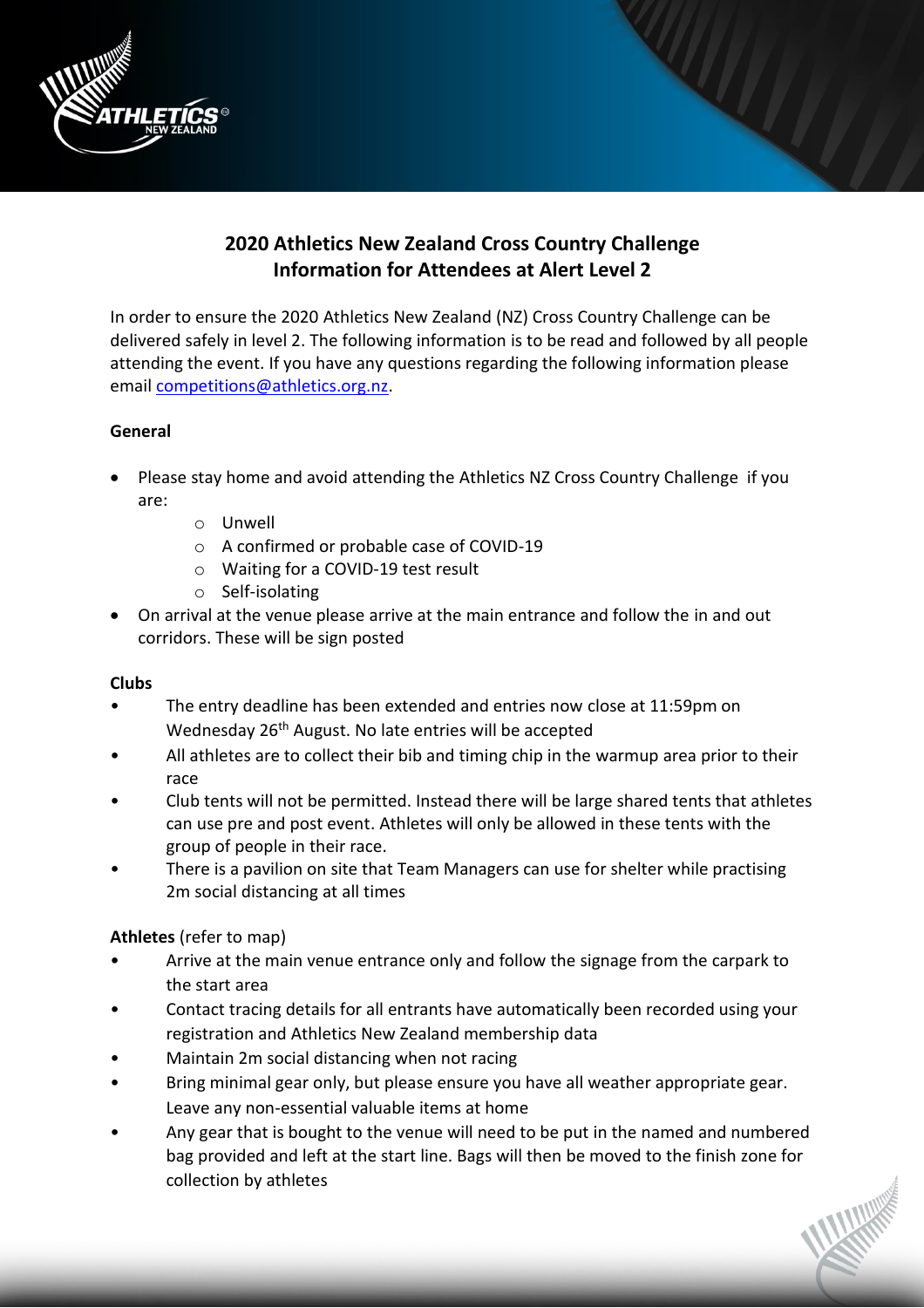

- Warmups must take place only in the warmup area (see map)
- Move to the start zone when instructed, arriving no earlier than 10 minutes before, and no later than 5 minutes before the start of your race
- While racing please avoid spitting or discharging mucus from your nose in view of others or close to other competitors. Anyone deemed to be spitting in an offensive manner could be disqualified
- Athletes are not allowed to wear headphones while in the start area or while competing, these may however be worn while warming up
- When you have finished your race, place your chip in the bucket after the finish shute
- There will be no water provided at the finish line. Athletes are asked to bring their own hydration
- Collect your gear straight after your race from the finish zone and leave the venue via the main entrance following all signage
- A link to results will be placed on the Athletics NZ website. There will be no results on display at the venue
- Medal winners will be asked to stay back (ensuring 2m physical distance is observed). Medals will be available for collection on the presentation table by the athletes themselves, these will not be presented
- Once outside the course, you are considered to have left the event
- Warm down must take place outside the course
- All athletes are to adhere to the timings in the table below and arrive at the venue at their designated time. All athletes will be escorted though the venue in their groups according to the timings below

| <b>Age Group</b>  | <b>Distance</b> | Assemble/Warm Up Start Area |       | <b>Start Time</b> | Course      | Finish      | Ceremonial  | Leave |
|-------------------|-----------------|-----------------------------|-------|-------------------|-------------|-------------|-------------|-------|
|                   |                 |                             |       |                   |             |             |             |       |
| Girls U14         | 3km             | 9:00                        | 9:30  | 10:00             | 10:00-10:20 | 10:10-10:20 | 10:20-10:40 | 10:40 |
| Boys U14          | 3km             | 9:00                        | 9:30  | 10:00             | 10:00-10:20 | 10:10-10:20 | 10:20-10:40 | 10:40 |
|                   |                 |                             |       |                   |             |             |             |       |
| Masters Men 65+   | 6km             | 9:30                        | 10:15 | 10:30             | 10:30-11:30 | 10:55-11:35 | 11:35-12:10 | 12:10 |
| Women U20         | 6km             | 9:30                        | 10:15 | 10:30             | 10:30-11:30 | 10:55-11:35 | 11:35-12:10 | 12:10 |
| Masters Women     | 6km             | 9:30                        | 10:15 | 10:30             | 10:30-11:30 | 10:55-11:35 | 11:35-12:10 | 12:10 |
| Men U18           | 6km             | 10:30                       | 11:15 | 11:30             | 11:30-12:00 | 11:50-12:00 | 12:00-12:20 | 12:20 |
| Women U18         | 5km             | 10:30                       | 11:15 | 11:30             | 11:30-12:00 | 11:50-12:00 | 12:00-12:20 | 12:20 |
| Men U20           | 8km             | 11:15                       | 11:45 | 12:00             | 12:00-1:00  | 12:30-1:00  | 1:00-1:45   | 1:45  |
| Masters Men 35-49 | 8km             | 11:15                       | 11:45 | 12:00             | 12:00-1:00  | 12:30-1:00  | 1:00-1:45   | 1:45  |
| Masters Men 50-64 | 8km             | 11:15                       | 11:45 | 12:00             | 12:00-1:00  | 12:30-1:00  | 1:00-1:45   | 1:45  |
| Girls U16         | 4km             | 12:15                       | 12:30 | 1:10              | 1:10-1:35   | 1:25-1:45   | 1:45-1:55   | 1:55  |
| Boys U16          | 4km             | 12:15                       | 12:30 | 1:10              | 1:10-1:35   | 1:25:1:45   | 1:45-1:55   | 1:55  |
|                   |                 |                             |       |                   |             |             |             |       |
| Senior Men        | 10km            | 12:30                       | 1:55  | 2:05              | 2:05-2:55   | 2:35-2:55   | 2:55-3:20   | 3:20  |
| Senior Women      | 10km            | 12:30                       | 1:55  | 2:05              | 2:05-2:55   | 2:35-2:55   | 2:55-3:20   | 3:20  |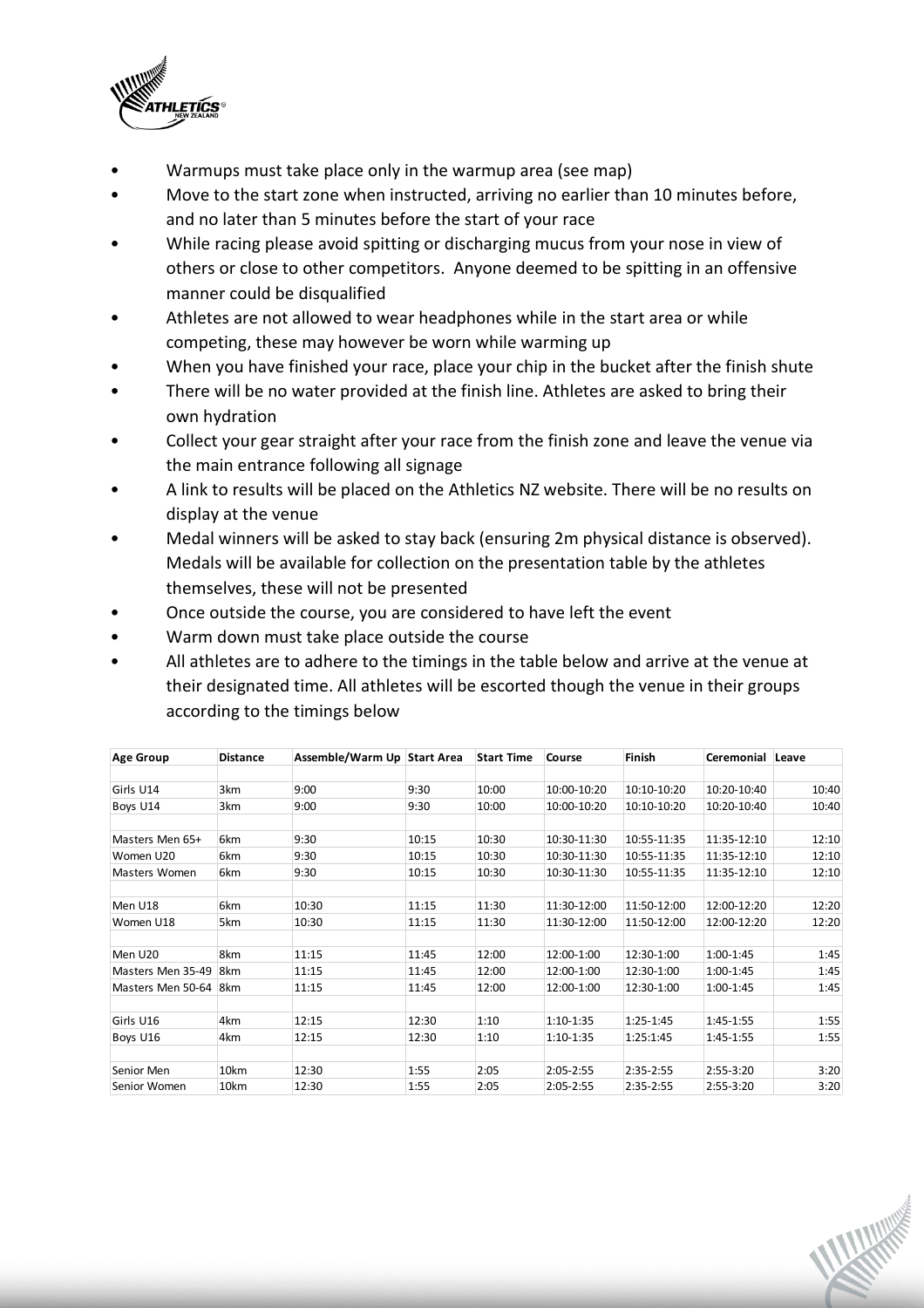

# **Officials**

- All officials will be provided with a facemask and gloves
- Chip and Camera Timing only will be used, registration numbers worn, no recorders at end of shute
- Please stay in your Zone and practice 2m social distancing
- Contact tracing details for all officials have automatically been recorded

# **Spectators**

- To ensure this event remains with the Level 2 guidelines we need to keep spectator numbers low. Spectators are encouraged to attend only if supporting a young athlete
- Stay within the designated Spectator Zones or outside the course.
- Sign in manually at the front gate following the directional signage or use your app at the venue entrance Sign in Table.
- Practice 2m social distancing at all times